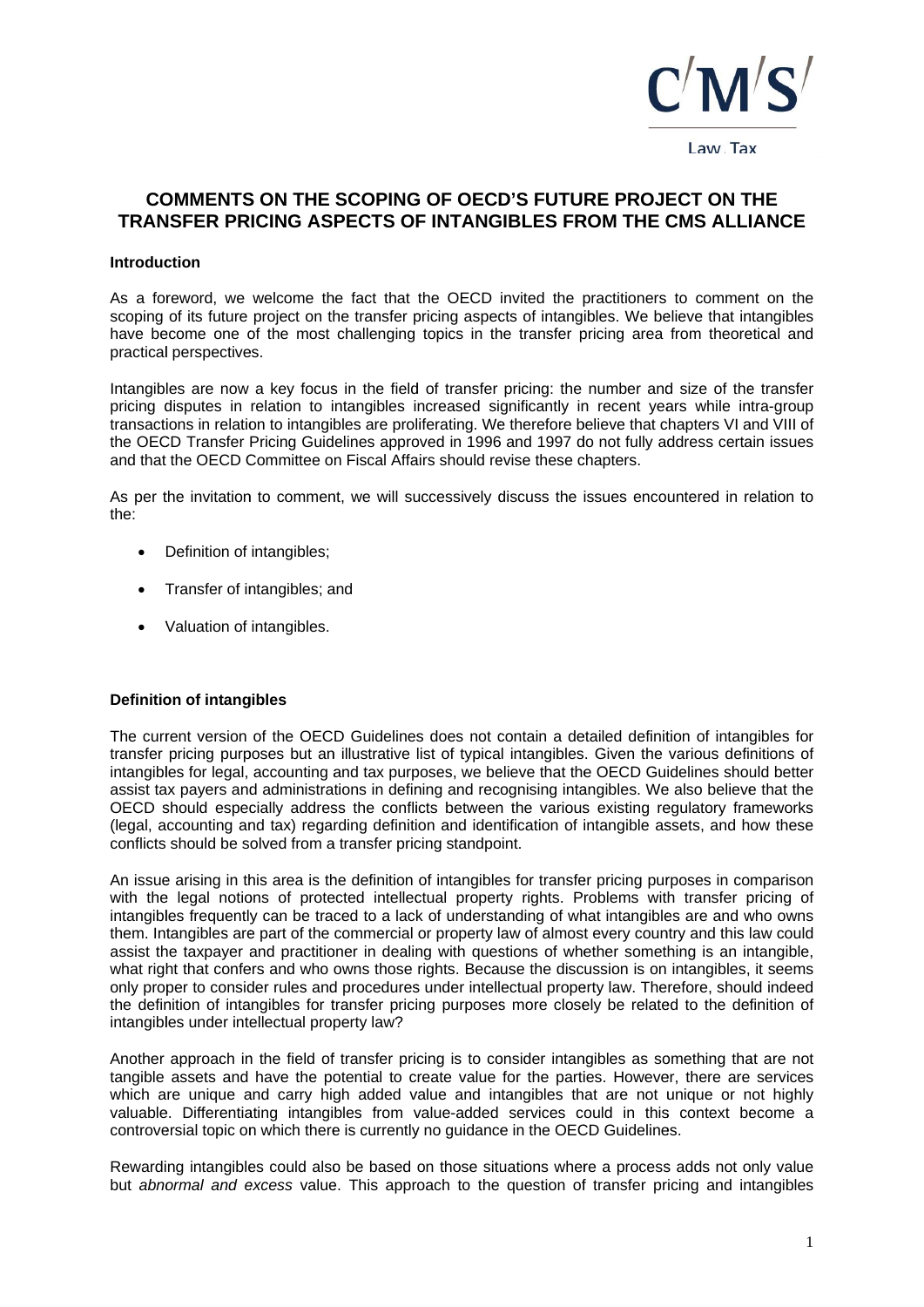

suggests that only on those situations is it expected that intangibles contribute value relevant for transfer pricing purposes and that determining the location and ownership of intangibles is only relevant when there is obvious and clear out-performance compared to the comparables. We therefore believe that the OECD Guidelines should be changed to clarify the concept of routine vs. non-routine intangibles and to address the question of whether an intangible should necessarily generate abnormal and excess profits.

We also believe that the OECD could do further work to determine if the existing list of typical intangibles should be extended to include assets such as unique organisation structure, human resources and workforce in place, databases, network, and/or to detail the typical intangibles already included in this list (know-how, models, etc.).

Finally, we believe that the OECD could provide more detailed guidance on the concept of "economic" ownership" of an intangible, especially as regards situations where this concept significantly conflicts with the regulations included in the intellectual property law. More specifically, considering that this concept is by and large "unknown" in the legal regulatory framework applicable to intellectual property, the OECD should discuss what validity should be attached to this concept, from a transfer pricing standpoint, having due regard to the economic circumstances of the analysed transaction. Additional quidance could also be provided regarding how to determine, in a practical situation, how this concept would be used (or not used) by independent parties in conducting transactions on the open market. Besides, additional questions also related to: How and when is "economic ownership" created? What is the amount or nature of the activity necessary to create "economic" rights in intangible property returns? Who has the right to share in the future return of an intangible; the legal or economic owner of the intangible?

## **Transfer of intangibles**

Many different approaches exist regarding intangibles. Not only as to what is included in the definition of intangibles, but also and fundamentally as to how transfers of intangibles are treated from a domestic law perspective. Given that differences in opinion and approach are likely to lead to double taxation, the OECD should work on the question of how avoidance of double taxation can be assured in relation to transfer of intangibles.

Firstly, when considering the transfer of intangibles, it has to be reiterated that transfer (through sale, disposal, licensing, etc.) routinely happens between independent enterprises and this is not an arbitrary concept invented for tax reasons.

We also believe that it will be useful for the OECD Guidelines to answer in more details the following questions:

- How is a transfer of intangibles established: from the perspective of the seller, buyer, both? If  $\bullet$ the answer is both, does that mean that two analyses need to be performed?
- Whether (and how) the notion of economic ownership should impact the analysis in case of transfer of an intangible, and possibly distinguish cases where the transfer takes the form of a license from those where it takes the form of a sale.
- Should issues with regard to the transfer of intangibles in specific industries very regularly  $\bullet$ affected by these questions (e.g. banking, pharmaceutical, information and entertainment industries) be addressed in the OECD Guidelines?
- Should other considerations (VAT, WHT, Customs value) be discussed within the OECD  $\bullet$ Guidelines?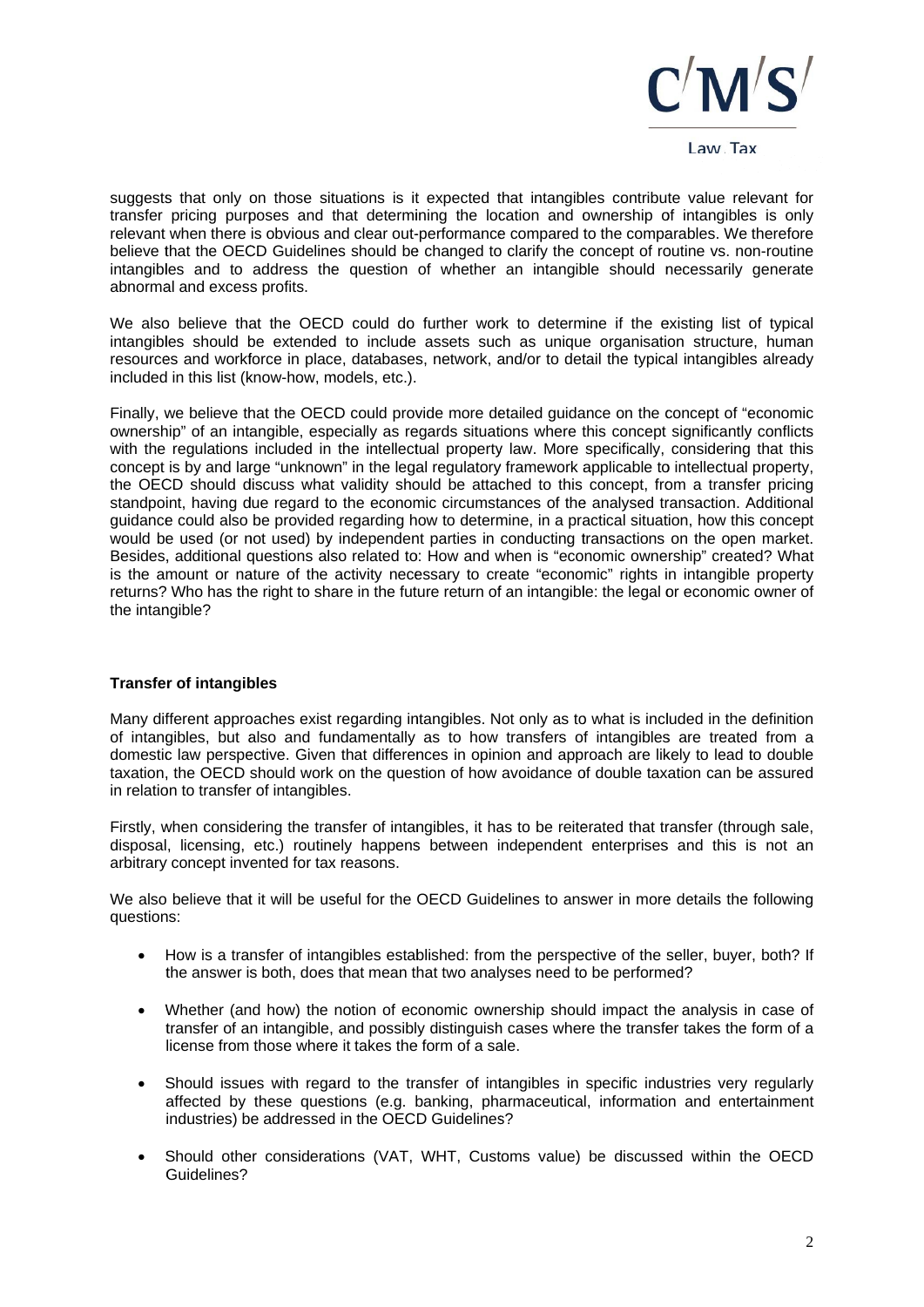

Transfer of intangibles is also addressed in Chapter VIII of the OECD Guidelines relating to Cost Contribution Arrangements. However we believe that the current definition of buy-in / buy-out payments in these quidelines is very limitative and does not deal with the legal nature and characterisation of these payments.

The OECD could also consider whether the recommendations for structuring and documenting Cost Contribution Arrangements should be extended in a similar manner as the US regulations or other countries specific rules.

Moreover, with regard to Cost Contribution Arrangements, the OECD Guidelines neither provides explanations in relation to the similarities and differences between these arrangements and profit split agreements, nor address the case of a single entity incurring costs in a Cost Contribution Arrangement.

### **Valuation of intangibles**

Under the OECD Guidelines, the intra-group sale and/or license of intangible assets should be priced in accordance with the arm's length principle. Current guidelines indicate that the methods for setting an arm's length price for goods and services will be of application for the purposes of intangibles transfer pricing. However, there are substantive differences in how intangibles add value to a business, compared to goods and services, and these must be taken into account in assessing how to approximate the arm's length price return for the transfer of an intangible.

The inherent characteristics of intangible assets mean that determining an arm's length price for transactions involving the sale or license of intangibles assets can be substantially more complex then determining an arm's length price for physical good transactions. Conversely, extensive databases of agreements between unrelated parties are publicly available, which is fairly unique when compared to other types of transactions.

We believe that it would be beneficial for multinationals enterprises and tax administrations if the applicability of the methods described in the OECD Guidelines was clarified in order to give more quidance on the circumstances in which methodologies in Chapters I to III are more likely to be applicable to intangibles.

Moreover, it would be useful to discuss whether certain attributes of an intangible or of the transfer of an intangible should be taken into account and how: relative bargaining position of the parties; alternative options realistically available to the parties, synergies, useful life, etc.?

As practitioners, we would also welcome the OECD's views on the following issues in relation to the valuation of intangibles:

- Many aspects could contribute to value creation and it could become difficult to draw a line between the respective intangible assets used in a business. Should a separate value be determined for each intangible, or could an aggregate value be ascertained for a combination of intangibles? How to determine the relative importance of combined intangibles over time?
- Benchmarking analyses regarding intangibles (especially license rates) differ from other benchmarking analyses. Should the OECD provide further guidance in relation to these analyses?